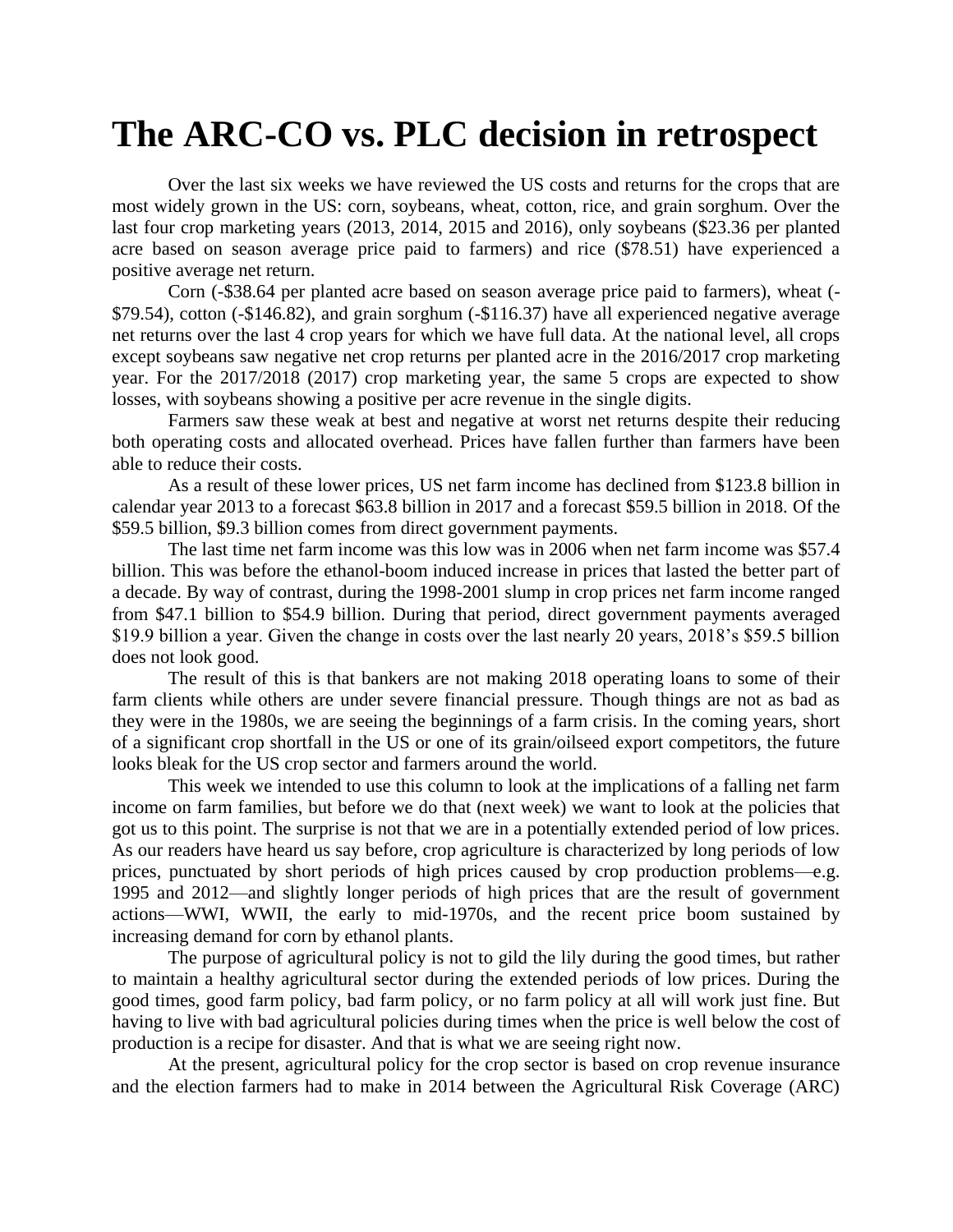program and the Price Loss Coverage (PLC) program. Some have described these as important counter-cyclical programs.

But, of the 3, only the PLC program is truly counter-cyclical.

What do we mean when we say that a program is counter-cyclical?

A counter-cyclical program pays little or nothing when prices are high and either stabilizes prices at a manageable level or provides supplemental income when prices are low. Counter-cyclical programs are not based on what happened last year or what might happen next year; they are based on what is happening in the current crop marketing year.

Using these criteria, despite what members of Congress and leaders of various farm and commodity organizations might have implied, crop revenue insurance is not counter-cyclical. It potentially pays well when prices are high and little when prices are low because it is pricefollowing. The price of the coverage is based on expected prices and when expected prices are low, the level of coverage is low or non-existent. If a farmer's yields are within the normal range and the price is at or above the expected price, the policy pays nothing no matter how low that expected price may be.

ARC is designed to provide revenue protection when the current year's revenue per acre (at the county or individual level, depending on the choice the farmer made in 2014) falls below the prior 5-year county benchmark revenue per acre. That means that even in extremely lowprice periods if the current year's revenue per acre is at or above the relevant olympic average revenue, the farmer receives a big fat goose egg. And if they do receive a payment, it is at the end of the crop marketing year, long past the time when they need the money. There are other problems with the program, but these are the big ones.

If a farmer can get no payment at all when prices are low and relatively high payments when prices are high, the farm program is NOT counter-cyclical. And as we have seen that is a characteristic of both crop revenue insurance and the ARC program.

The PLC program does not make payments when the season average price for a given marketing year is above the reference price written into the farm bill (in this case the 2014 Farm Bill). And, unlike the other two programs, the further below the reference price the season average price is, the greater the payment. But even though the PLC program makes no payments when prices are high and increasing payments when prices are below the reference price and falling, it does not meet the criteria of providing adequate supplemental revenue, the price is lower than it needs to be and the payment is only made on 85 percent of the acres and the program yield, which may not be the current yield average for the farm.

Though the PLC is a more income stabilizing program than the ARC program, 92 percent of all corn acres and 96 percent of all soybean acres are enrolled in ARC. We lay the fault for this at the feet of our many of our ag econ colleagues who led farmers to expect that we were on a new price plateau and the expected prices for the life of the farm bill were unlikely to fall below the reference price, though prices were falling just as farmers had to choose which program to participate in. They also suggested that farmers choose the program that would provide them with the highest expected revenue over the life of the farm bill. The result is the percentage levels we see above.

During the same farmer-decision time, we wrote a column explicitly to show that under a low-price scenario, PLC would be the better choice. In our columns, we also reminded farmers that a central focus of agricultural policies has long been to "help protect farmers during the long periods of low prices."